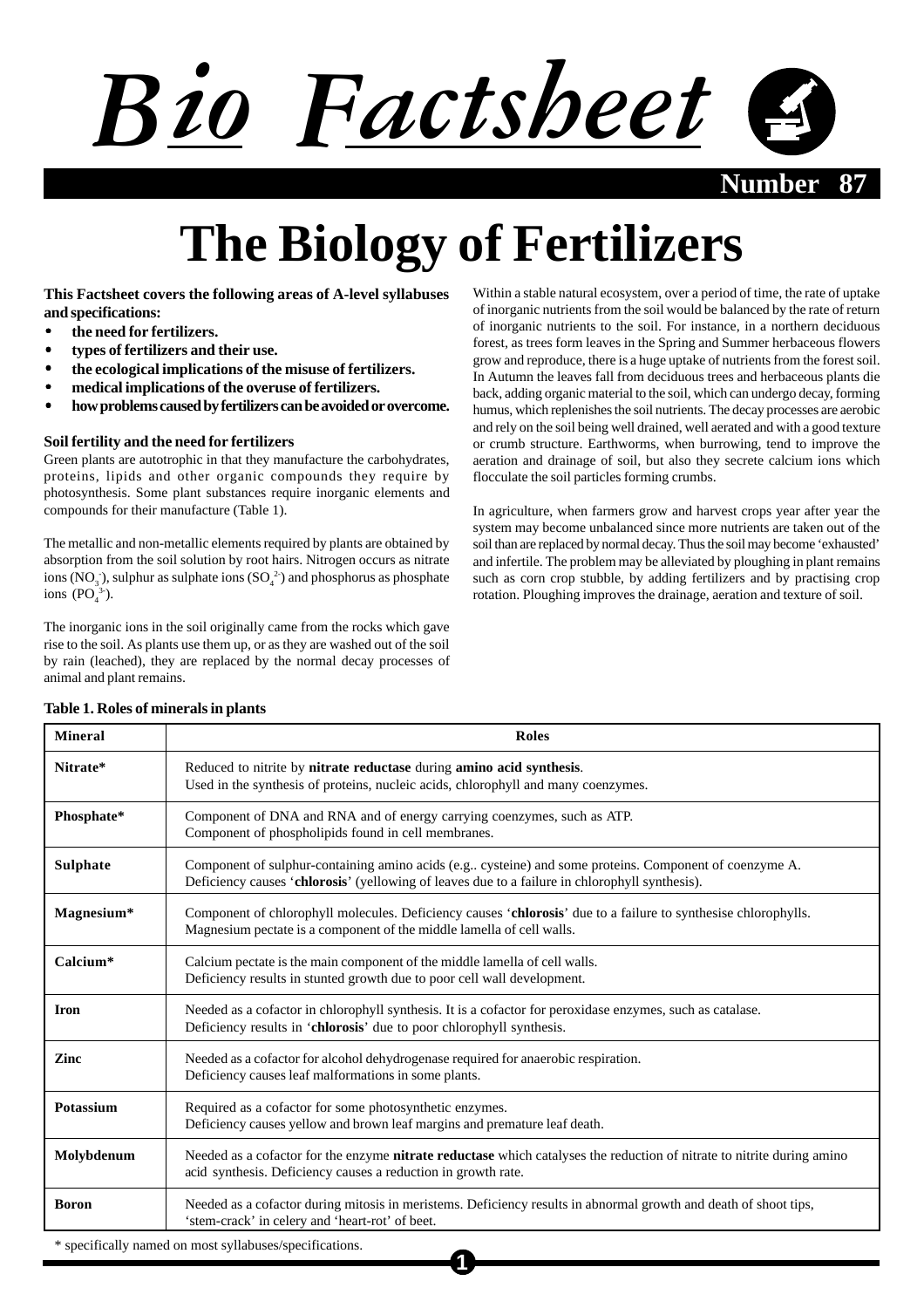In crop rotation, different crops are planted in successive years and these take different nutrients or different quantities of nutrients out of the soil. Thus the soil is not denuded of one particular group of minerals. In some years clover or other **Papillionaceous** plants, such as beans, are planted since these carry out nitrogen fixation (using symbiotic Rhizobium bacteria in their root nodules) and this adds nitrogen compounds to the soil. In some years the fields are allowed to lie fallow (no crops grown) which helps the soil to recover but is non-productive for the farmer. A year or two of grass, which can be grazed by cattle and sheep, improves the soil texture and the dung from the animals returns nutrients to the soil.

The trend in arable farming in recent years has been away from practising crop rotation and towards greater use of monoculture. In monoculture, the farmer grows large quantities of the same plant species year after year. What crops are grown is dependent on current market forces and often on economic subsidies which are paid for growing certain crops.

However, monoculture has two great disadvantages:

- it denudes the soil of the same nutrients, leading to soil exhaustion. This has to be remedied by continual use of fertilizers which, though restoring soil fertility, may cause pollution and health problems.
- it may cause a build up of parasites specific to the monoculture crop. These parasites may be fungal, insect or nematode worms and will require pesticides to be used to control them. In crop rotation the specific parasites only had one growing season to become established and multiply before other crops were planted which could not support them.

#### *To help to meet the world's food needs, soils must be made to yield the greatest quantities of food possible but at the same time the productive capacity of the soil must be maintained or improved.*

#### **Types of fertiliser**

.

There are two classes of fertilizer:

- **natural organic fertilizers** examples are farmyard manure, animal dung from grazing farm animals, human sewage in some areas of the world, compost from garden waste such as rotted grass cuttings and mulch where plant debris is left 'in situ' on the soil surface to rot.
- **artificial fertilizers** examples are ammonium nitrate to supply nitrogen and compound NPK fertilizers to supply nitrogen, phosphorus and potassium.

Manure is the collected faeces of farm animals, usually mixed with straw or other litter and allowed to decay for several months. When it is ploughed into the soil it provides organic matter which decays to provide the mineral salts required by plants and also forms humus which adds to the texture of soil. Dung and manure may also be buried and dispersed through the soil by dung beetles and other insects and by the action of earthworms. The proteins in the dung are acted upon by saprophytic fungi and animal digestive enzymes to yield amino acids. These are then deaminated by bacterial and fungal enzymes to yield ammonia. In the presence of oxygen the ammonia is converted to nitrates (which can be absorbed by plants) by the process of nitrification by certain bacteria.

$$
NH_{4}^+ \xrightarrow{\begin{array}{c} + \mathcal{O}_2 \\ \hline \text{Nitrosomonas} \end{array}} NO_2^- \xrightarrow{\begin{array}{c} + \mathcal{O}_2 \\ \hline \text{Nitrobacter} \end{array}} NO_3^-
$$

Human sewage and sewage sludge, if used as a fertiliser, should be properly treated by exposure to a high temperature. Otherwise there is a danger that intestinal diseases, such as cholera, typhoid and dysentery, could be spread amongst the human population. Unfortunately, in some areas of the world the sewage is used as fertiliser without adequate pretreatment and much human disease results. In some areas in the Far East, human sewage is used to fertilize rice paddy fields.

Although small mixed farms may produce enough manure to maintain soil fertility, large arable farms, especially those practising monoculture, will not. Thus artificial fertilizers have to be used to replace soil nutrients by direct chemical means. The artificial fertilizers are produced industrially from sulphuric acid, ammonia, lime and industrial waste products. Ammonium nitrate,  $NH_{4}NO_{3}$  is used as a source of nitrogen and ammonium sulphate,  $(NH_4)_2SO_4$  supplies sulphur and nitrogen. Most artificial fertilizers contain varying proportions of nitrate, phosphate and potassium and are called NPK fertilizers. Many artificial fertilizers are particularly adapted to certain crops and soil conditions by modification of the mineral types contained and relative proportions of the different minerals within the fertilizer.

Ammonium salts for use in fertilizers are manufactured industrially by the Haber process. This uses nitrogen from the atmosphere and waste hydrogen from the petroleum industry. The gases are reacted at  $550^{\circ}$ C and at a pressure of around 1000 atmospheres (101325kPa). The reaction is illustrated by the equation:

> $N_2 + 3H_2 \longrightarrow$  2NH<sub>3</sub>

**Exam hint** – questions testing knowledge of the mineral requirements of plants and the nitrogen cycle often also test knowledge about fertilisers, their types, uses and misuses.

#### **Hazards of using fertilizers**

Programmes of crop rotation and careful use of farmyard manure can maintain soil fertility over long periods, even centuries, providing continual monoculture of the same crop is not practised. The organic manure contributes to the humus content of the soil and only releases minerals slowly over a long period. It helps to maintain the crumb structure, aeration and drainage of the soil, thus enhancing crop growth and the survival of the actual soil flora and fauna. However, farmyard manure should not be stored near waterways when there is a risk of nitrate leaching to the water

In comparison, the continual exclusive use of chemical fertilizers tends to lead to a loss of soil humus and thus soil crumb structure is lost, resulting in poor aeration and drainage. The eventual result is that plant roots cannot absorb oxygen for respiration and so cannot absorb salts efficiently. This results in poor crop growth and low yields.

The nitrates that are not absorbed are dissolved in rain water and washed (leached) out of the soil into ponds and lakes, streams and rivers. If excess fertilizer has also been applied, then nitrates from this also leach into waterways. Phosphates may be eroded from soils and reach waterways This over-fertilization of waterways by nitrates and phosphates is called **eutrophication** and can result in the following sequence of events:

- 1. the high nutrient concentration in the water enables excessive growth of algae and phytoplankton so that the water becomes congested with algal growth. This is called an 'algal bloom'.
- 2. the algal bloom blocks out sunlight to the aquatic plants deeper in the water. Thus these cannot survive.
- 3. as the algae and plants die, bacterial action causes them to decay. The decay bacteria flourish and since they are aerobic they remove oxygen from the gases dissolved in the water. This oxygen is not replaced because the photosynthesising organisms which produced it are dead.
- 4. the oxygen dissolved in the water becomes so depleted that fish and other aquatic animals also die. The decay of these also adds to the oxygen depletion until anaerobic conditions occur.
- 5. a foul-smelling anaerobic mud of semi-decayed organisms is the final result.